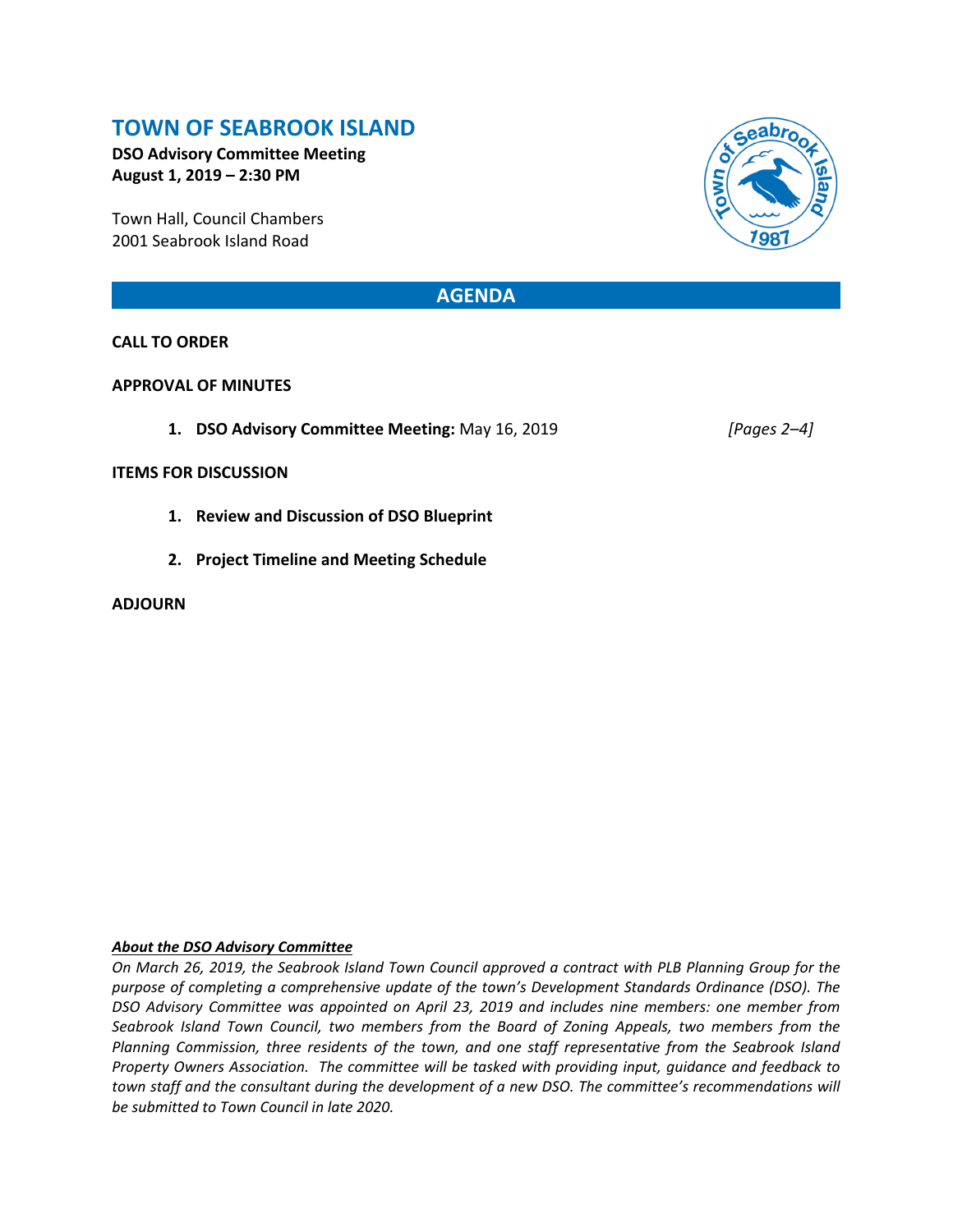# **TOWN OF SEABROOK ISLAND**

**DSO Advisory Committee Meeting May 16, 2019 – 2:00 PM**

Town Hall, Council Chambers 2001 Seabrook Island Road



## **MINUTES**

- Present: Skip Crane (Chair), Gary Quigley (Vice Chair), Robert Driscoll, Ava Kleinman, Roger Steel, Ed Williams, Katrina Burrell, Joe Cronin (Town Administrator)
- Absent: Wayne Billian, Walter Sewell
- Guests: Mayor Ron Ciancio, Paul LeBlanc (PLB Planning Group)

Councilman Skip Crane called the opening meeting of the DSO Advisory Committee to order at 2:00 PM. Town Administrator Cronin confirmed that the requirements of the Freedom of Information Act were fulfilled, and the meeting agenda was properly posted.

### **OPENING REMARKS**

Councilman Skip Crane, Town Administrator Joe Cronin and Mayor Ron Ciancio provided opening remarks about the DSO update to members of the committee.

Members of the committee were then asked to introduce themselves and their background.

### **ELECTION OF CHAIR & VICE CHAIR**

Councilman Crane opened the floor to nominations for the position of Chairman. Mr. Williams nominated Councilman Crane for the position of Chairman. Mr. Driscoll seconded the nomination. The vote in favor of the motion was unanimous.

Chairman Crane recommended that a resident serve in the role as Vice Chair. Chairman Crane then nominated Mr. Quigley for the position of Vice Chair. There were no other nominations and Mr. Quigley was selected as Vice Chair by acclamation.

### **APPOINTMENT OF SECRETARY**

Chairman Crane recommended that Town Administrator Cronin serve in the role as Secretary to the committee. Chairman Crane then nominated Town Administrator Cronin for the role of Secretary. There were no other nominations and Town Administrator Cronin was appointed as Secretary by acclamation.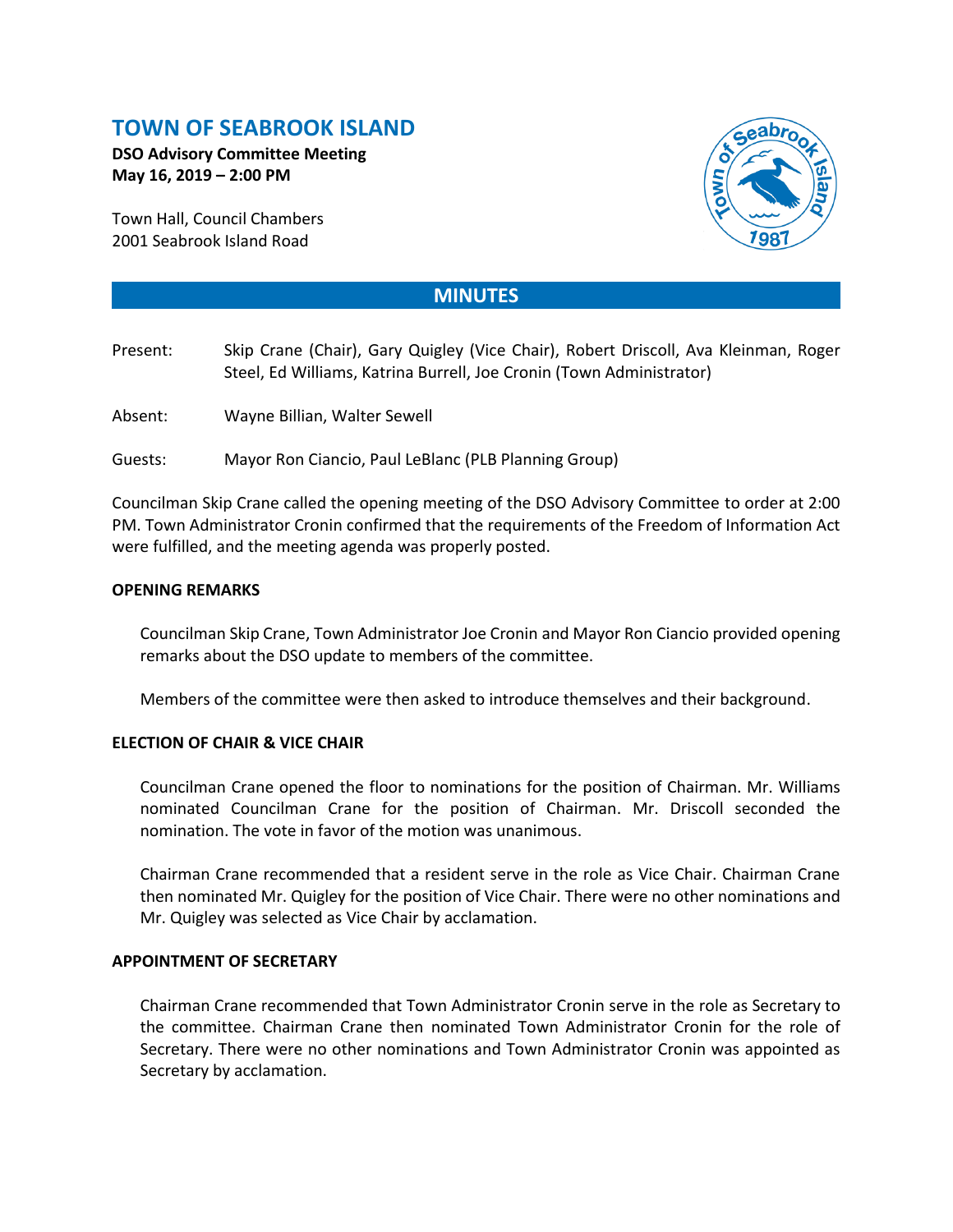### **ITEMS FOR DISCUSSION**

- **1. Project Scope, Approach and Timeline**: Town Administrator Cronin and project consultant, Paul LeBlanc of PLB Planning Group, provided an overview of the project scope, approach and timeline. Chairman Crane asked Mr. LeBlanc to provide a quick description of what a DSO is and why the town has one. Mr. LeBlanc stated that the DSO is the document that a local government uses to administer and enforce its zoning, subdivision and land development regulations. He added that the DSO serves as a "unified development ordinance" whereby all development regulations are adopted in a single ordinance. He added that the DSO will incorporate other items, such as sign requirements, stormwater guidelines, landscaping standards and review and approval procedures. Mr. LeBlanc stated that it would take approximately 12 months to complete the review, re-write and adoption of the new DSO; however, he added that this timeline could be longer or shorter depending on how quickly the committee moves through the draft document.
- **2. Goals and Objectives of the DSO Update**: Mr. LeBlanc stated that the primary purpose of the DSO is to implement the recommendations of the town's comprehensive plan. He added that it is also important for the DSO to be consistent with state law, as well as regional and national best practices. He stated that the most important features of the DSO should be predictability in outcomes and clear, unambiguous standards.
- **3. General Discussion**: Chairman Crane opened the floor for discussion.

Mayor Ciancio recommended that the DSO be updated to address obstacles to individuals repairing and renovating their homes, adding that the DSO should help, rather than hinder, these efforts. He stated that the DSO should include updated provisions for the enforcement of derelict properties. He also recommended that the new DSO be user friendly and easy to understand. He would like to see the permitting process streamlined, especially for routine maintenance items. He also recommended that the committee consider the impact of the new FEMA flood maps on public safety, specifically whether a higher freeboard should be warranted. He stated that the provisions related to encroachment permits for areas outside the SIPOA security gate should also be reviewed and updated as necessary.

Chairman Crane stated that the new DSO should be easy to use, understand and implement. He stated that the committee should also review and update, if warranted, the provisions related to reconstruction following a natural disaster.

Mr. Quigley stated that the DSO should add value to residents of the community. He added that the current document contains too many cross references and should be simplified.

Mr. Steel recommended that the DSO clearly differentiate between maintenance and improvements.

Mr. Driscoll stated that the current document is difficult to use, even when doing simple things. He recommended that the document be updated to encourage efficiency in the review and approval process.